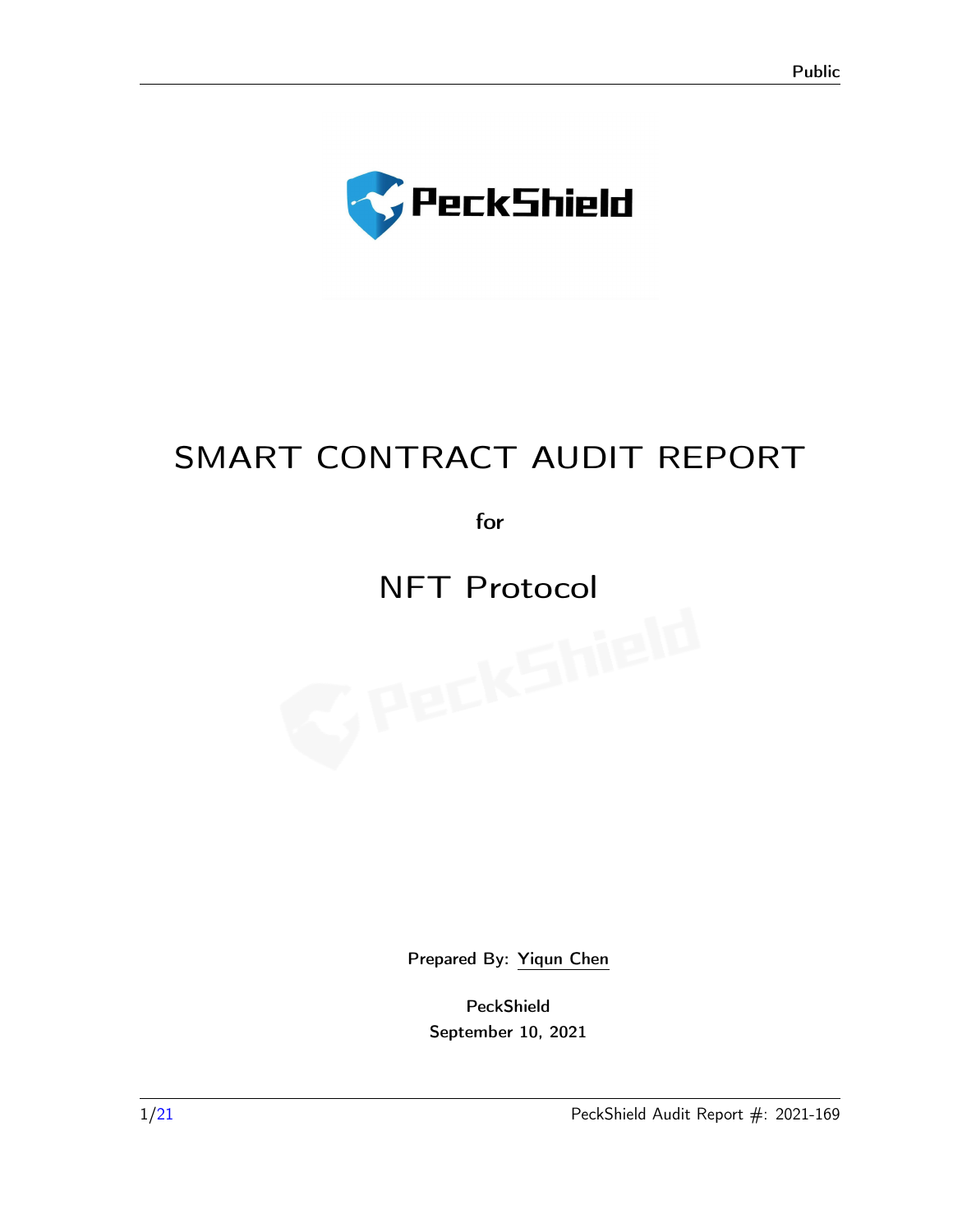# Document Properties

| <b>Client</b>         | NFT Protocol                |
|-----------------------|-----------------------------|
| <b>Title</b>          | Smart Contract Audit Report |
| Target                | <b>NFTProtocolDEX</b>       |
| <b>Version</b>        | 1.0                         |
| <b>Author</b>         | Xiaotao Wu                  |
| <b>Auditors</b>       | Xiaotao Wu, Xuxian Jiang    |
| <b>Reviewed by</b>    | Yigun Chen                  |
| <b>Approved by</b>    | Xuxian Jiang                |
| <b>Classification</b> | Public                      |

# Version Info

| <b>Version</b> | <b>Date</b>        | Author(s)  | <b>Description</b>                  |
|----------------|--------------------|------------|-------------------------------------|
| 1.0            | September 10, 2021 | Xiaotao Wu | <b>Final Release</b>                |
| $1.0$ - $r c1$ | June 25, 2021      |            | Xiaotao Wu   Release Candidate $#1$ |
|                |                    |            |                                     |
|                |                    |            |                                     |
| Contact        |                    |            |                                     |

# **Contact**

For more information about this document and its contents, please contact PeckShield Inc.

| <b>Name</b> | Yigun Chen             |
|-------------|------------------------|
| Phone       | +86 183 5897 7782      |
| Email       | contact@peckshield.com |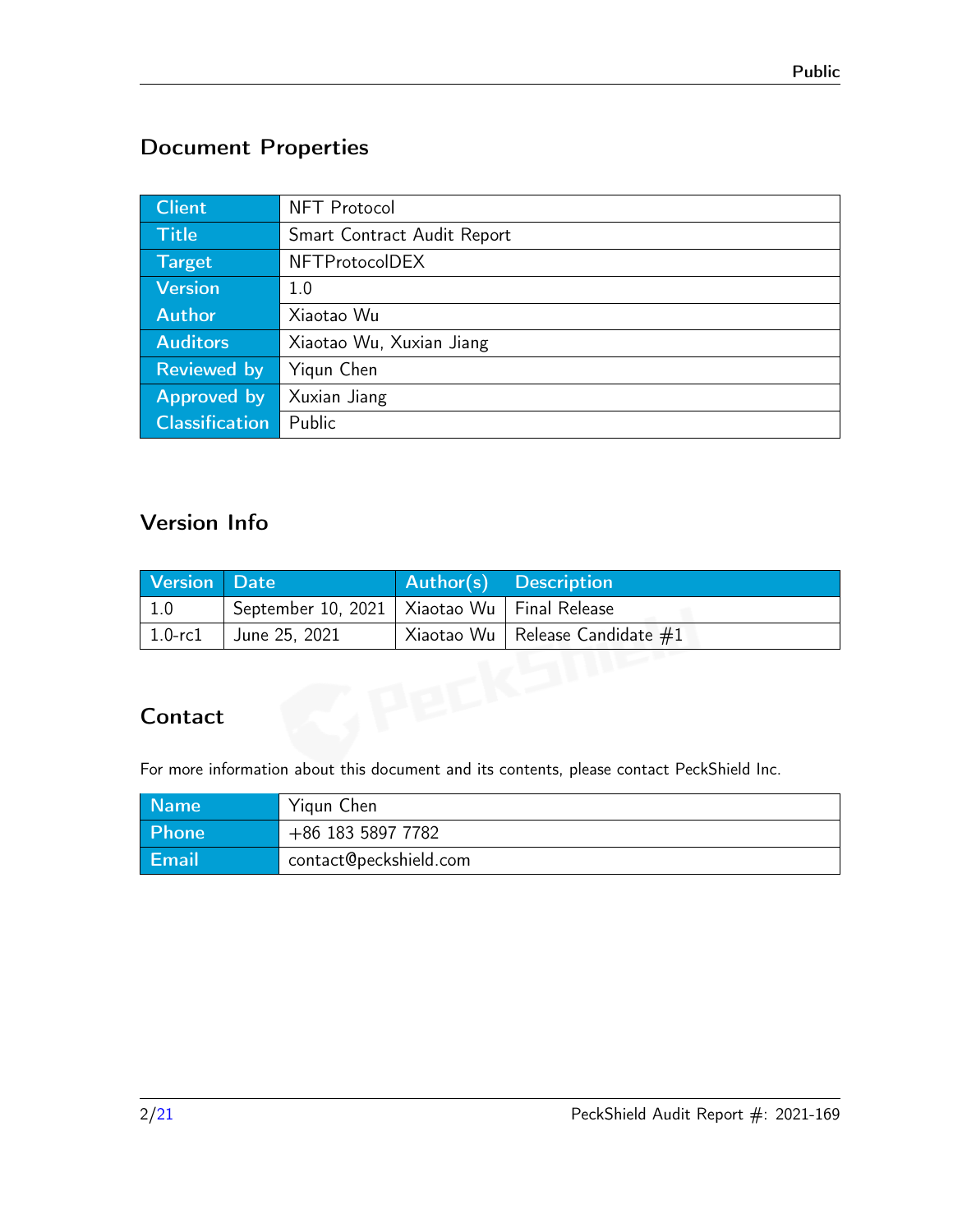# **Contents**

| $\mathbf{1}$   | <b>Introduction</b><br>4 |                                                          |                |
|----------------|--------------------------|----------------------------------------------------------|----------------|
|                | 1.1                      |                                                          | $\overline{4}$ |
|                | 1.2                      |                                                          |                |
|                | 1.3                      |                                                          |                |
|                | 1.4                      |                                                          | -9             |
| $\overline{2}$ |                          | <b>Findings</b>                                          | 10             |
|                | 2.1                      |                                                          |                |
|                | 2.2                      |                                                          |                |
| 3              |                          | <b>Detailed Results</b>                                  | 12             |
|                | 3.1                      |                                                          |                |
|                | 3.2                      | Accommodation Of Possible Non-Compliant ERC20 Tokens  14 |                |
|                | 3.3                      |                                                          |                |
|                | 3.4                      |                                                          |                |
|                | 3.5                      |                                                          |                |
| 4              |                          | <b>Conclusion</b>                                        | 19             |
|                | <b>References</b>        |                                                          | 20             |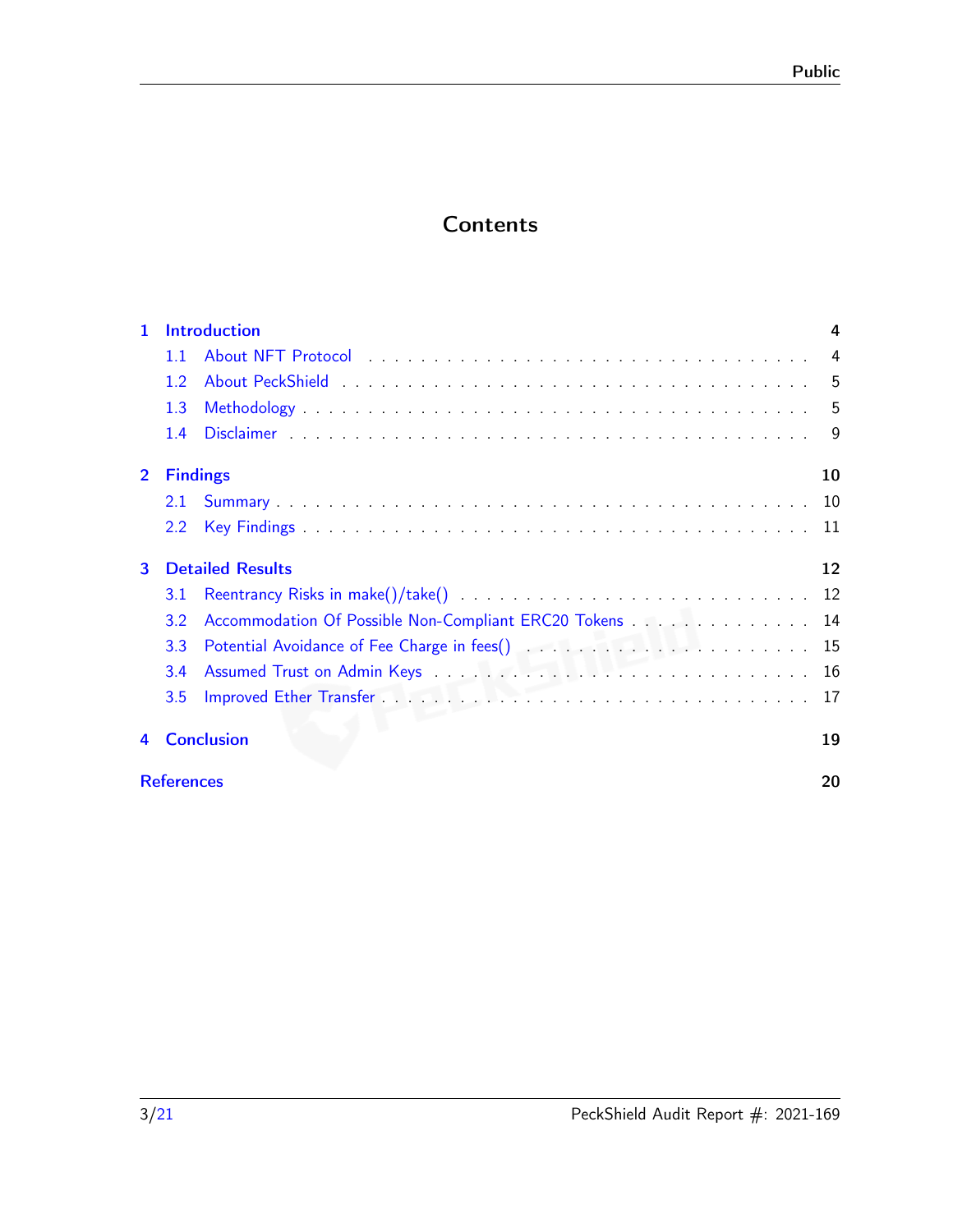# <span id="page-3-0"></span>1 | Introduction

Given the opportunity to review the source code of the NFT Protocol DEX smart contract, we outline in the report our systematic approach to evaluate potential security issues in the smart contract implementation, expose possible semantic inconsistencies between smart contract code and design document, and provide additional suggestions or recommendations for improvement. Our results show that the given version of smart contracts can be further improved due to the presence of several issues related to either security or performance. This document outlines our audit results.

## <span id="page-3-1"></span>1.1 About NFT Protocol

NFT Protocol consists of decentralized exchange infrastructure supporting the non-fungible token (NFT ) asset class. NFTs serve to represent and constitute ownership of both digital and physical assets such as digital art, in-game assets, physical art, real estate, sneakers, etc. NFT Protocol's robust and all-encompassing infrastructure is intended to serve all of the needs of the NFT asset class and adapt to the evolving needs of the NFT community. The NFT Protocol organization is decentralized and invites collaboration from developers, entrepreneurs, and enthusiasts throughout the NFT sector.

The basic information of NFTProtocolDEX is as follows:

|                     | <b>Item</b> Description |
|---------------------|-------------------------|
| Name                | <b>NFT Protocol</b>     |
| Type                | Ethereum Smart Contract |
| Platform            | Solidity                |
| Audit Method        | Whitebox                |
| Latest Audit Report | September 10, 2021      |

In the following, we show the Git repositories of reviewed files and the commit hash values used in this audit.

• https://github.com/nftprotocol/nft-dex-audit.git (fc824b8)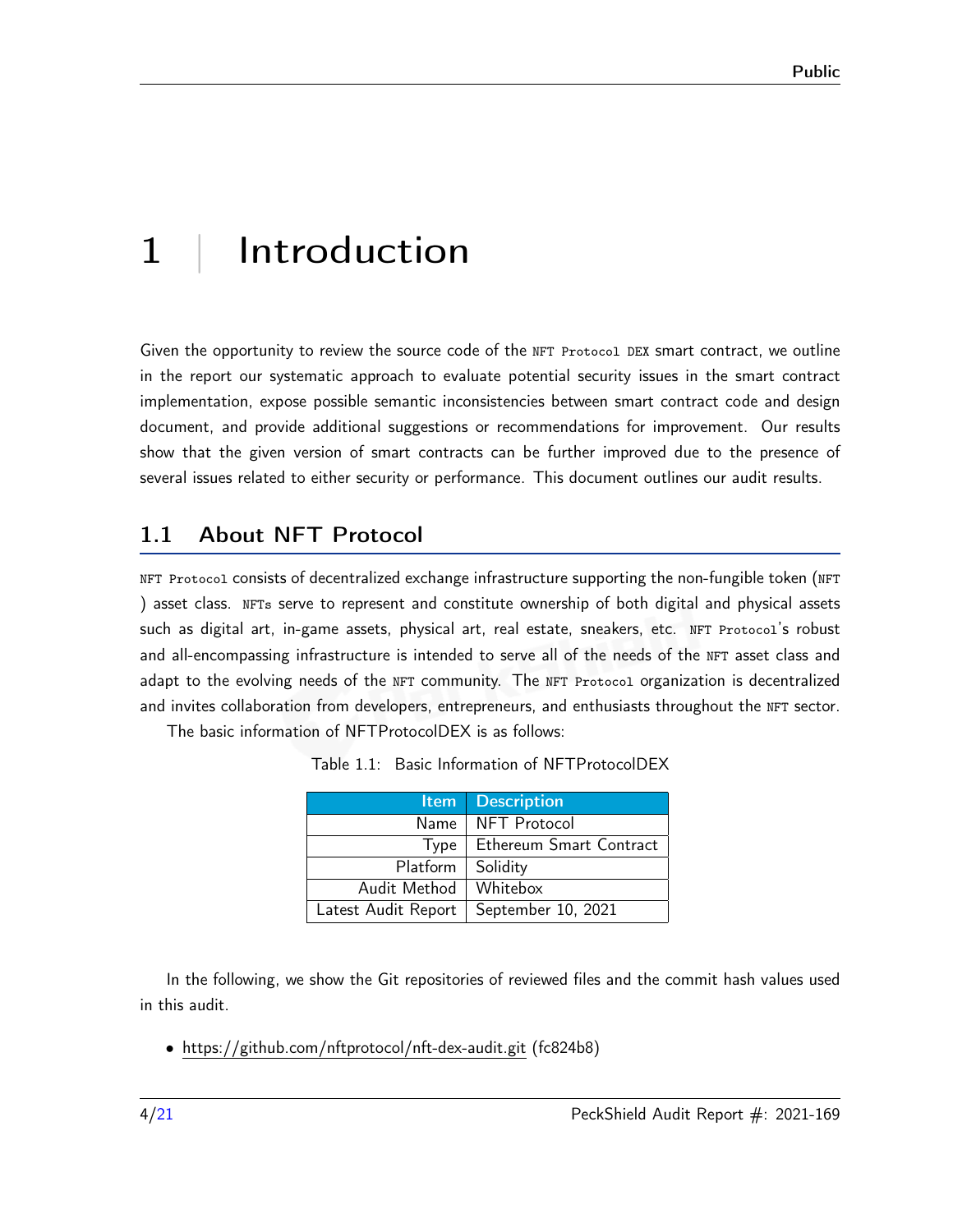And here are the commit IDs after all fixes for the issues found in the audit have been checked in:

• https://github.com/nftprotocol/nft-dex-audit.git (24949c8)

# <span id="page-4-0"></span>1.2 About PeckShield

PeckShield Inc. [\[11\]](#page-20-1) is a leading blockchain security company with the goal of elevating the security, privacy, and usability of current blockchain ecosystems by offering top-notch, industry-leading services and products (including the service of smart contract auditing). We are reachable at Telegram [\(https://t.me/peckshield\)](https://t.me/peckshield), Twitter [\(http://twitter.com/peckshield\)](http://twitter.com/peckshield), or Email [\(contact@peckshield.com\)](contact@peckshield.com).

<span id="page-4-2"></span>

Table 1.2: Vulnerability Severity Classification

# <span id="page-4-1"></span>1.3 Methodology

To standardize the evaluation, we define the following terminology based on the OWASP Risk Rating Methodology [\[10\]](#page-20-2):

- Likelihood represents how likely a particular vulnerability is to be uncovered and exploited in the wild;
- Impact measures the technical loss and business damage of a successful attack;
- Severity demonstrates the overall criticality of the risk.

Likelihood and impact are categorized into three ratings: H, M and L, i.e., high, medium and low respectively. Severity is determined by likelihood and impact and can be classified into four categories accordingly, i.e., Critical, High, Medium, Low shown in Table [1.2.](#page-4-2)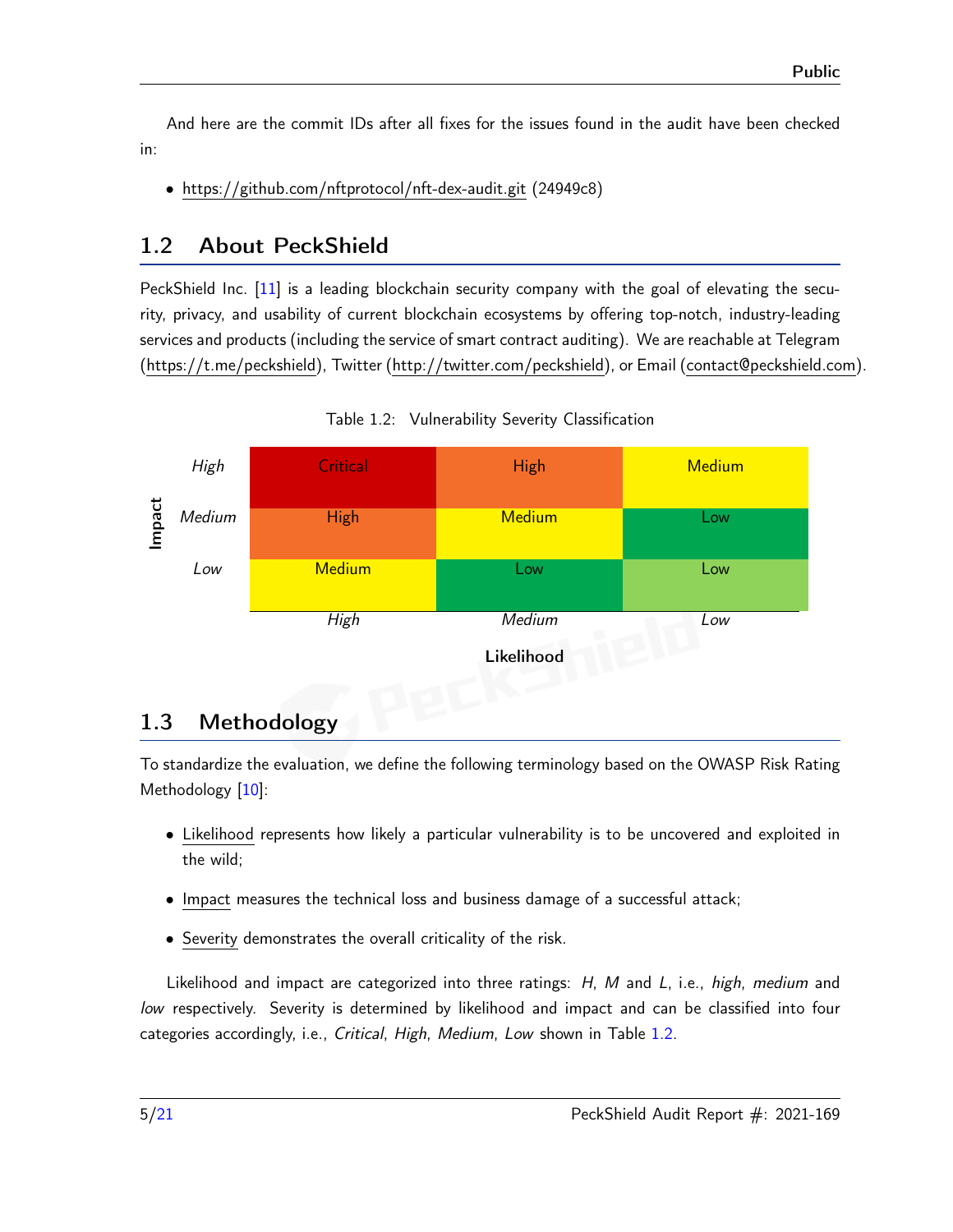<span id="page-5-0"></span>

| <b>Category</b>                    | <b>Checklist Items</b>                    |  |  |
|------------------------------------|-------------------------------------------|--|--|
|                                    | Constructor Mismatch                      |  |  |
|                                    | Ownership Takeover                        |  |  |
|                                    | Redundant Fallback Function               |  |  |
|                                    | Overflows & Underflows                    |  |  |
|                                    | Reentrancy                                |  |  |
|                                    | Money-Giving Bug                          |  |  |
|                                    | Blackhole                                 |  |  |
|                                    | Unauthorized Self-Destruct                |  |  |
| <b>Basic Coding Bugs</b>           | Revert DoS                                |  |  |
|                                    | Unchecked External Call                   |  |  |
|                                    | Gasless Send                              |  |  |
|                                    | Send Instead Of Transfer                  |  |  |
|                                    | Costly Loop                               |  |  |
|                                    | (Unsafe) Use Of Untrusted Libraries       |  |  |
|                                    | (Unsafe) Use Of Predictable Variables     |  |  |
|                                    | <b>Transaction Ordering Dependence</b>    |  |  |
|                                    | Deprecated Uses                           |  |  |
| <b>Semantic Consistency Checks</b> | Semantic Consistency Checks               |  |  |
|                                    | <b>Business Logics Review</b>             |  |  |
|                                    | <b>Functionality Checks</b>               |  |  |
|                                    | Authentication Management                 |  |  |
|                                    | <b>Access Control &amp; Authorization</b> |  |  |
|                                    | <b>Oracle Security</b>                    |  |  |
| <b>Advanced DeFi Scrutiny</b>      | Digital Asset Escrow                      |  |  |
|                                    | Kill-Switch Mechanism                     |  |  |
|                                    | Operation Trails & Event Generation       |  |  |
|                                    | <b>ERC20 Idiosyncrasies Handling</b>      |  |  |
|                                    | Frontend-Contract Integration             |  |  |
|                                    | Deployment Consistency                    |  |  |
|                                    | Holistic Risk Management                  |  |  |
|                                    | Avoiding Use of Variadic Byte Array       |  |  |
|                                    | Using Fixed Compiler Version              |  |  |
| <b>Additional Recommendations</b>  | Making Visibility Level Explicit          |  |  |
|                                    | Making Type Inference Explicit            |  |  |
|                                    | Adhering To Function Declaration Strictly |  |  |
|                                    | Following Other Best Practices            |  |  |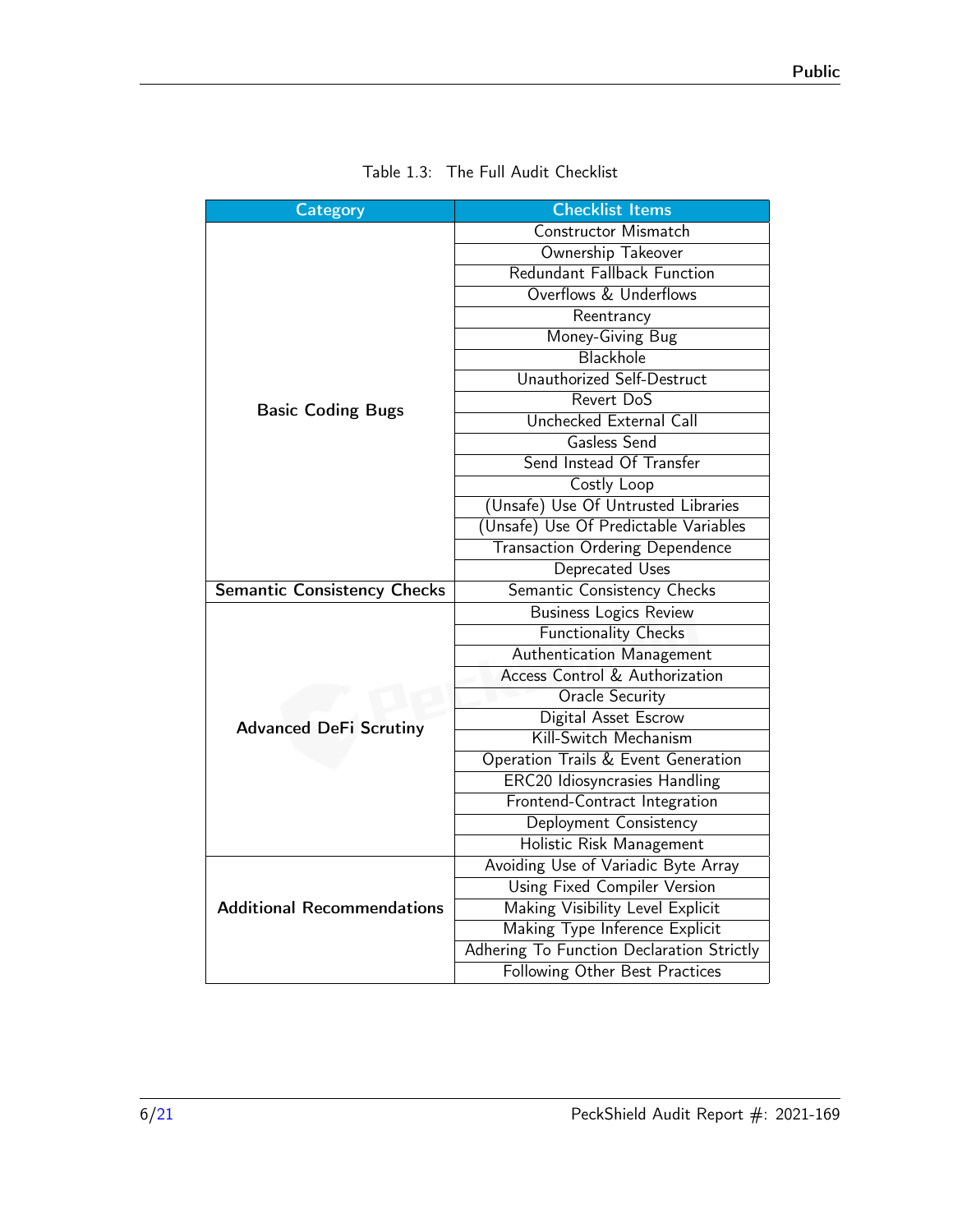To evaluate the risk, we go through a checklist of items and each would be labeled with a severity category. For one check item, if our tool or analysis does not identify any issue, the contract is considered safe regarding the check item. For any discovered issue, we might further deploy contracts on our private testnet and run tests to confirm the findings. If necessary, we would additionally build a PoC to demonstrate the possibility of exploitation. The concrete list of check items is shown in Table [1.3.](#page-5-0)

In particular, we perform the audit according to the following procedure:

- Basic Coding Bugs: We first statically analyze given smart contracts with our proprietary static code analyzer for known coding bugs, and then manually verify (reject or confirm) all the issues found by our tool.
- Semantic Consistency Checks: We then manually check the logic of implemented smart contracts and compare with the description in the white paper.
- Advanced DeFi Scrutiny: We further review business logics, examine system operations, and place DeFi-related aspects under scrutiny to uncover possible pitfalls and/or bugs.
- Additional Recommendations: We also provide additional suggestions regarding the coding and development of smart contracts from the perspective of proven programming practices.

To better describe each issue we identified, we categorize the findings with Common Weakness Enumeration (CWE-699) [\[9\]](#page-19-1), which is a community-developed list of software weakness types to better delineate and organize weaknesses around concepts frequently encountered in software development. Though some categories used in CWE-699 may not be relevant in smart contracts, we use the CWE categories in Table [1.4](#page-7-0) to classify our findings. Moreover, in case there is an issue that may affect an active protocol that has been deployed, the public version of this report may omit such issue, but will be amended with full details right after the affected protocol is upgraded with respective fixes.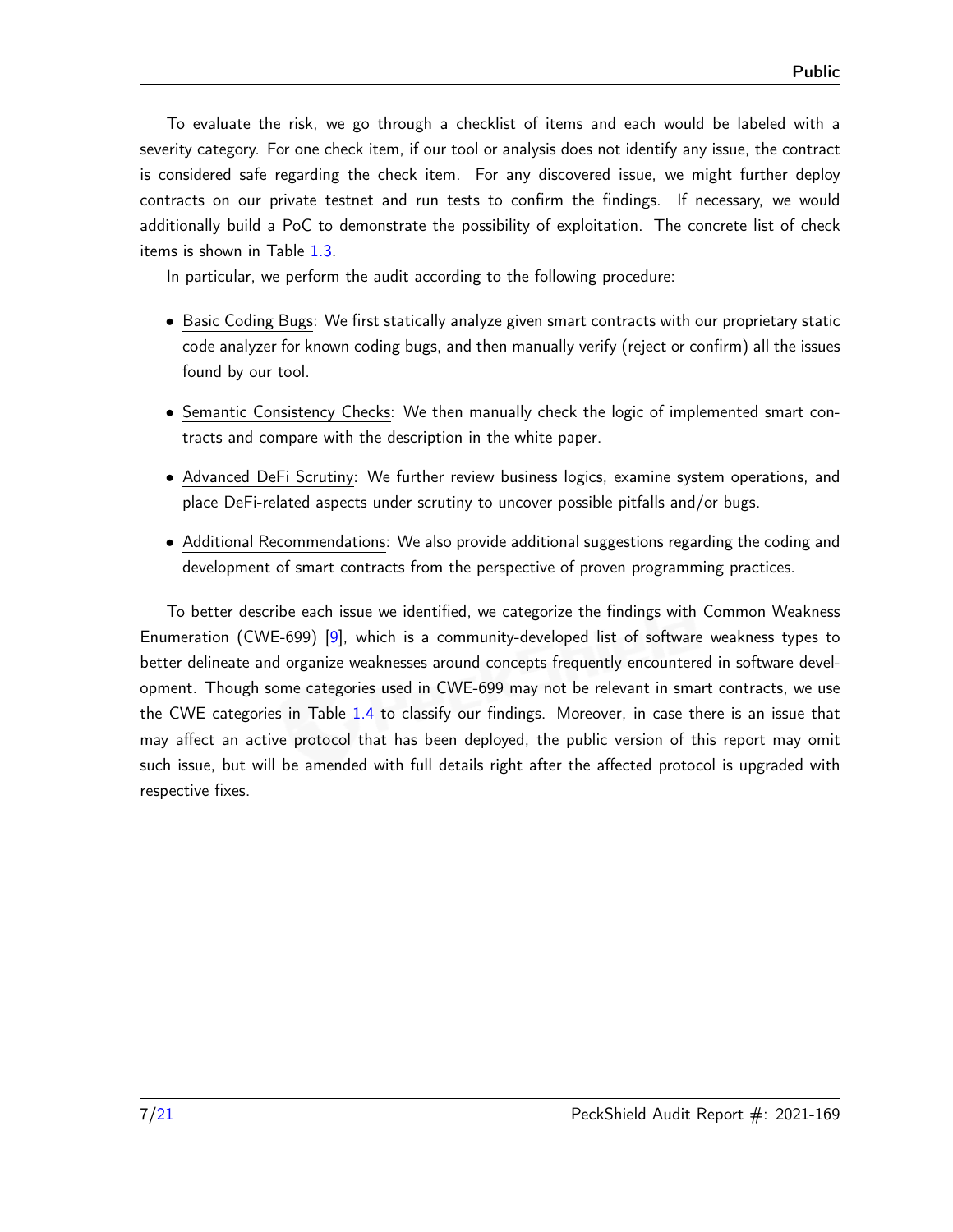| <b>Category</b>                   | <b>Summary</b>                                                                                           |
|-----------------------------------|----------------------------------------------------------------------------------------------------------|
| Configuration                     | Weaknesses in this category are typically introduced during                                              |
|                                   | the configuration of the software.                                                                       |
| <b>Data Processing Issues</b>     | Weaknesses in this category are typically found in functional-                                           |
|                                   | ity that processes data.                                                                                 |
| <b>Numeric Errors</b>             | Weaknesses in this category are related to improper calcula-                                             |
|                                   | tion or conversion of numbers.                                                                           |
| <b>Security Features</b>          | Weaknesses in this category are concerned with topics like                                               |
|                                   | authentication, access control, confidentiality, cryptography,                                           |
|                                   | and privilege management. (Software security is not security                                             |
|                                   | software.)                                                                                               |
| <b>Time and State</b>             | Weaknesses in this category are related to the improper man-                                             |
|                                   | agement of time and state in an environment that supports                                                |
|                                   | simultaneous or near-simultaneous computation by multiple                                                |
|                                   | systems, processes, or threads.                                                                          |
| Error Conditions,                 | Weaknesses in this category include weaknesses that occur if                                             |
| Return Values,                    | a function does not generate the correct return/status code,                                             |
| <b>Status Codes</b>               | or if the application does not handle all possible return/status                                         |
|                                   | codes that could be generated by a function.                                                             |
| <b>Resource Management</b>        | Weaknesses in this category are related to improper manage-                                              |
|                                   | ment of system resources.                                                                                |
| <b>Behavioral Issues</b>          | Weaknesses in this category are related to unexpected behav-                                             |
|                                   | iors from code that an application uses.                                                                 |
| <b>Business Logic</b>             | Weaknesses in this category identify some of the underlying                                              |
|                                   | problems that commonly allow attackers to manipulate the                                                 |
|                                   | business logic of an application. Errors in business logic can                                           |
| <b>Initialization and Cleanup</b> | be devastating to an entire application.<br>Weaknesses in this category occur in behaviors that are used |
|                                   | for initialization and breakdown.                                                                        |
| <b>Arguments and Parameters</b>   | Weaknesses in this category are related to improper use of                                               |
|                                   | arguments or parameters within function calls.                                                           |
| <b>Expression Issues</b>          | Weaknesses in this category are related to incorrectly written                                           |
|                                   | expressions within code.                                                                                 |
| <b>Coding Practices</b>           | Weaknesses in this category are related to coding practices                                              |
|                                   | that are deemed unsafe and increase the chances that an ex-                                              |
|                                   | ploitable vulnerability will be present in the application. They                                         |
|                                   | may not directly introduce a vulnerability, but indicate the                                             |
|                                   | product has not been carefully developed or maintained.                                                  |
|                                   |                                                                                                          |

<span id="page-7-0"></span>Table 1.4: Common Weakness Enumeration (CWE) Classifications Used in This Audit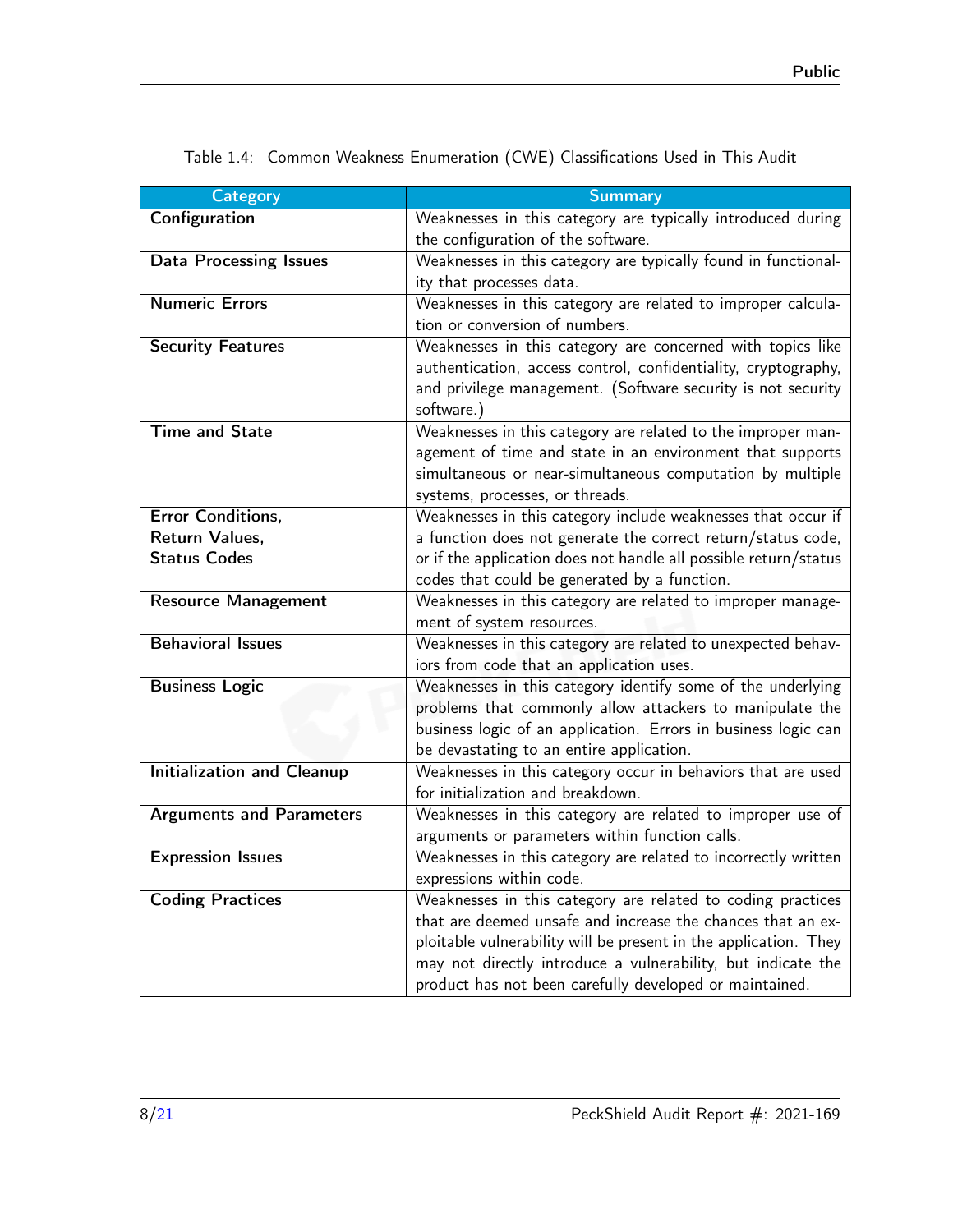## <span id="page-8-0"></span>1.4 Disclaimer

Note that this security audit is not designed to replace functional tests required before any software release, and does not give any warranties on finding all possible security issues of the given smart contract(s) or blockchain software, i.e., the evaluation result does not guarantee the nonexistence of any further findings of security issues. As one audit-based assessment cannot be considered comprehensive, we always recommend proceeding with several independent audits and a public bug bounty program to ensure the security of smart contract(s). Last but not least, this security audit should not be used as investment advice.

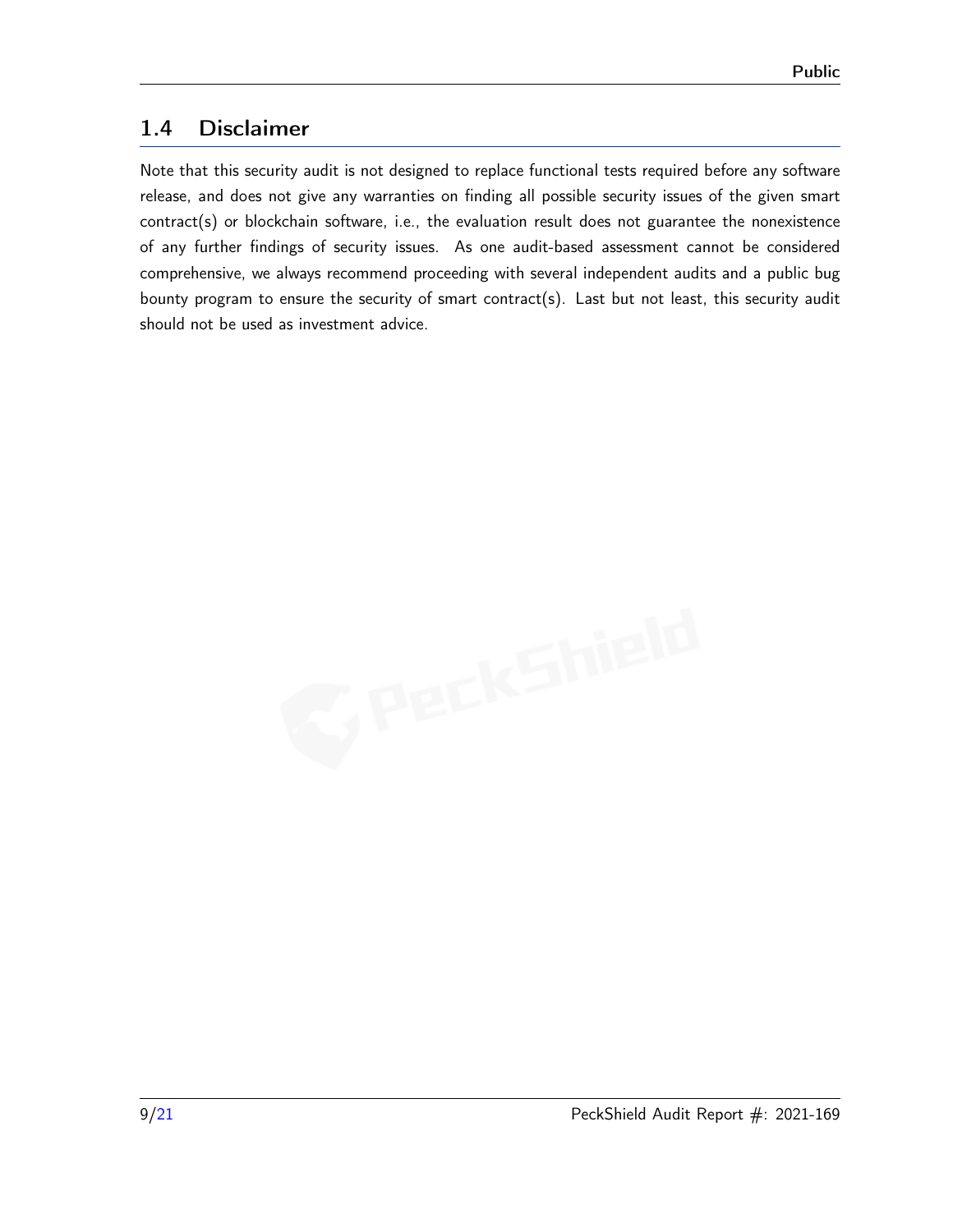# <span id="page-9-0"></span>2 | Findings

## <span id="page-9-1"></span>2.1 Summary

Here is a summary of our findings after analyzing the implementation of the NFT Protocol DEX protocol. During the first phase of our audit, we study the smart contract source code and run our in-house static code analyzer through the codebase. The purpose here is to statically identify known coding bugs, and then manually verify (reject or confirm) issues reported by our tool. We further manually review business logic, examine system operations, and place DeFi-related aspects under scrutiny to uncover possible pitfalls and/or bugs.

| Severity      |                | $#$ of Findings |
|---------------|----------------|-----------------|
| Critical      | 0              |                 |
| High          | 0              |                 |
| Medium        | $\overline{2}$ |                 |
| Low           | っ              |                 |
| Informational |                |                 |
| Total         | 5              |                 |

We have so far identified a list of potential issues: some of them involve subtle corner cases that might not be previously thought of, while others refer to unusual interactions among multiple contracts. For each uncovered issue, we have therefore developed test cases for reasoning, reproduction, and/or verification. After further analysis and internal discussion, we determined a few issues of varying severities need to be brought up and paid more attention to, which are categorized in the above table. More information can be found in the next subsection, and the detailed discussions of each of them are in Section [3.](#page-11-0)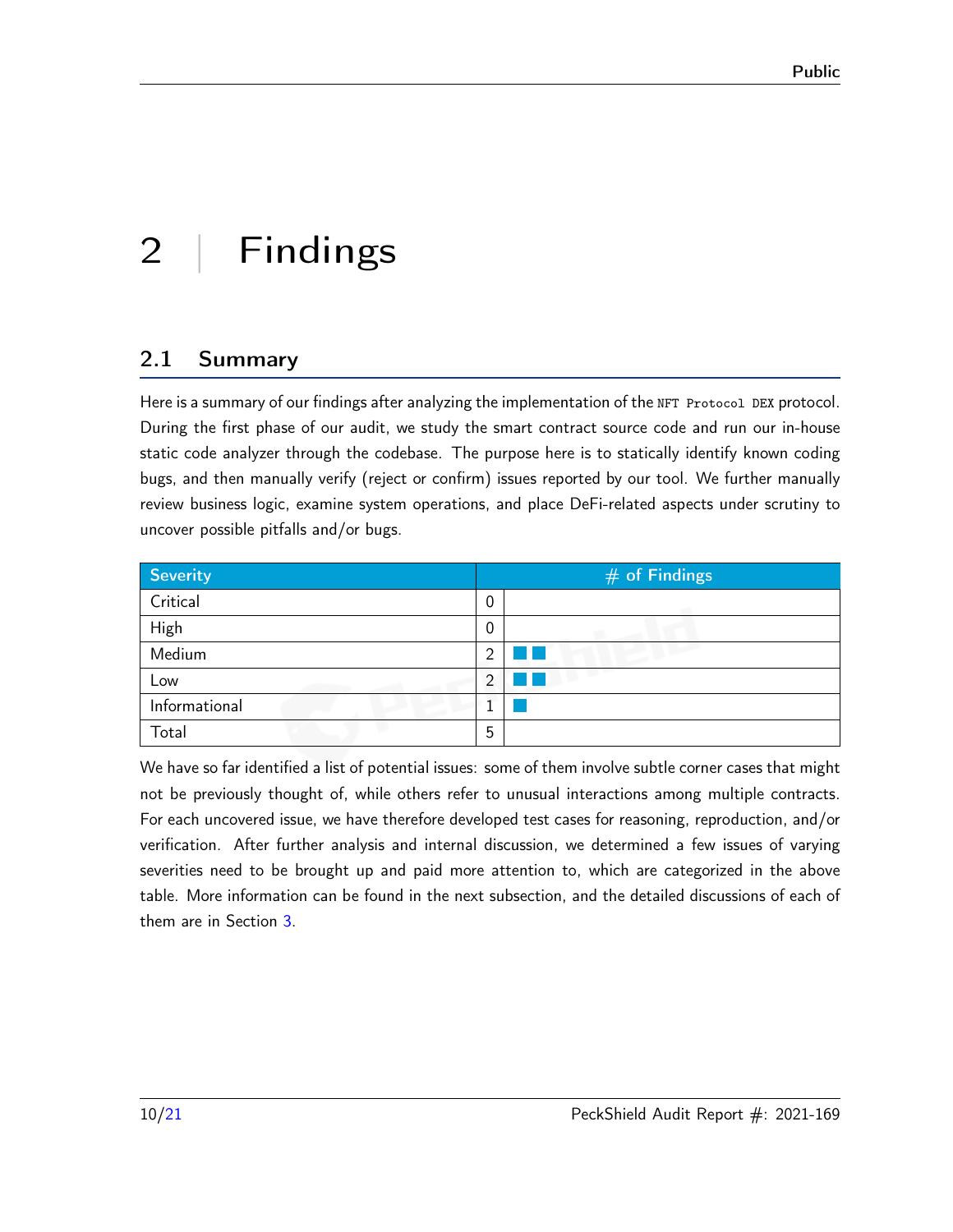## <span id="page-10-0"></span>2.2 Key Findings

Overall, these smart contracts are well-designed and engineered, though the implementation can be improved by resolving the identified issues (shown in Table [2.1\)](#page-10-1), including 2 medium-severity vulnerabilities, 2 low-severity vulnerabilities, and 1 informational recommendation.

<span id="page-10-1"></span>

| ID             | <b>Severity</b> | <b>Title</b>                         | <b>Category</b>         | Status                        |
|----------------|-----------------|--------------------------------------|-------------------------|-------------------------------|
| <b>PVE-001</b> | Medium          | Reentrancy Risks in make()/take()    | Time and State          | Fixed                         |
| <b>PVE-002</b> | Medium          | Accommodation<br>Of Possible<br>Non- | <b>Coding Practices</b> | Fixed                         |
|                |                 | <b>Compliant ERC20 Tokens</b>        |                         |                               |
| <b>PVE-003</b> | Low             | Potential Avoidance of Fee Charge in | <b>Coding Practices</b> | Confirmed                     |
|                |                 | fees()                               |                         |                               |
| <b>PVE-004</b> | Low             | <b>Assumed Trust on Admin Keys</b>   | Security Features       | $\overline{\text{Confirmed}}$ |
| <b>PVE-005</b> | Informational   | Improved Ether Transfer              | <b>Business Logics</b>  | Fixed                         |

Table 2.1: Key NFTProtocolDEX Audit Findings

Beside the identified issues, we emphasize that for any user-facing applications and services, it is always important to develop necessary risk-control mechanisms and make contingency plans, which may need to be exercised before the mainnet deployment. The risk-control mechanisms should kick in at the very moment when the contracts are being deployed on mainnet. Please refer to Section [3](#page-11-0)<br>for details.<br>For details. for details.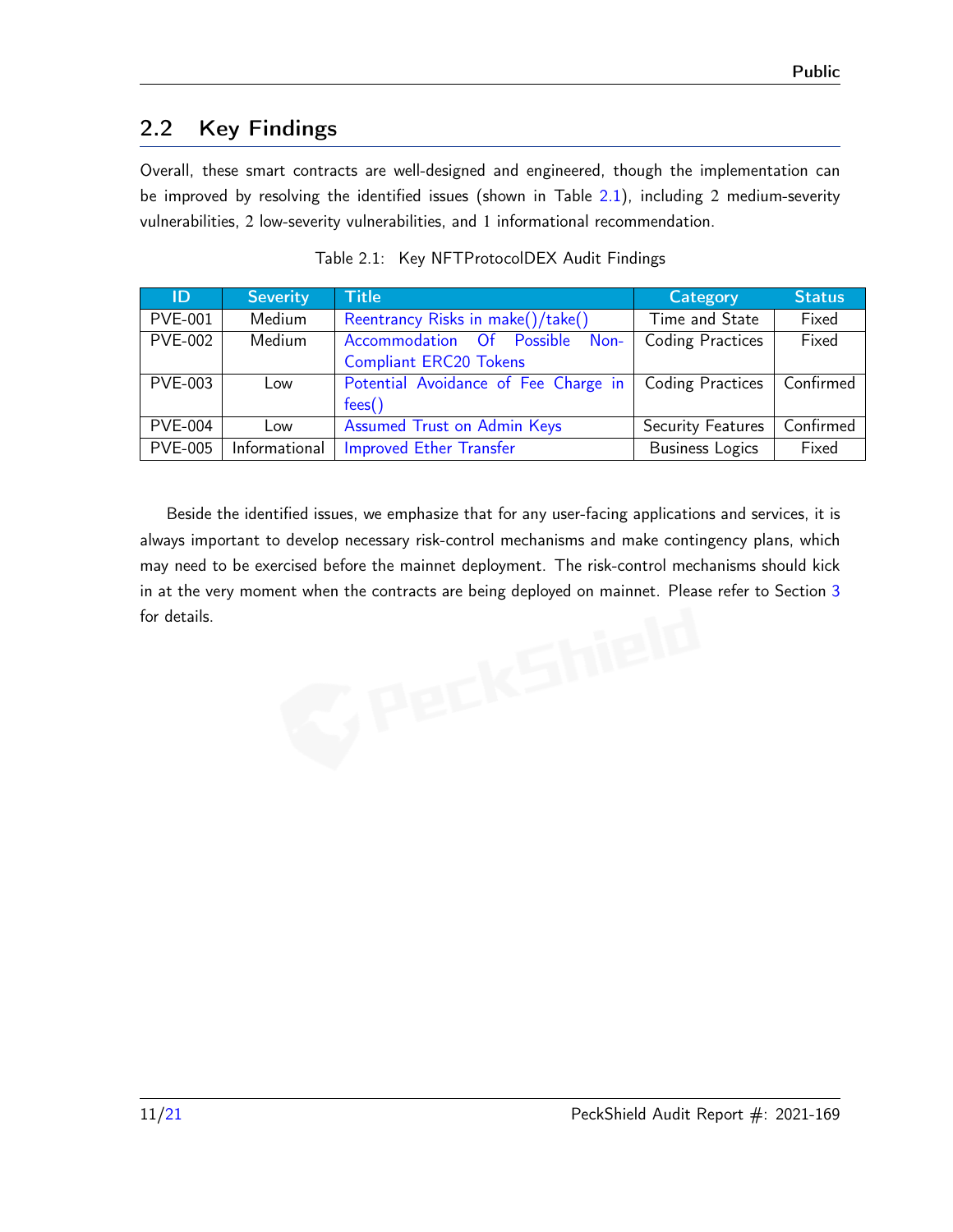# <span id="page-11-0"></span>3 | Detailed Results

## <span id="page-11-1"></span>3.1 Reentrancy Risks in make()/take()

- ID: PVE-001
- Severity: Medium
- Likelihood: Low
- Impact: Low

#### **Description**

- Target: NFTProtocolDEX
- Category: Time and State [\[8\]](#page-19-2)
- CWE subcategory: CWE-841 [\[5\]](#page-19-3)

In the NFTProtocolDEX contract, the make() function allows a maker to transfer a list of assets to the DEX for exchanging while the take() function allows a taker to transfer a list of expected assets to the maker's account in exchange for the maker's assets (that currently reside within the DEX contract), which are transferred to the taker's account.

While reviewing the make/take mechanism, we notice there are several occasions with the potential re-entrancy risks. Using the make() as an example, this function will externally call a token contract to transfer assets into the DEX. However, the invocation of an external contract requires extra care in avoiding the re-entrancy risk. The problem is essentially caused by doing transferAssetIn() (line 176) inside the make() call due to the support of ERC1155 (or similar tokens which support a callback mechanism). In this particular case, if the external contract has certain hidden logic, we may run into risk of having a re-entrancy via other public methods.

```
152 function make (
153 Component [] calldata _make ,
154 Component [] calldata _take ,
155 address [] calldata _whitelist
156 ) external payable {
157 require (!locked, "DEX shut down");
158
159 // Prohibit multisig from making swap to maintain correct users balances
160 require (msg. sender != msig, "Multisig cannot make swap");
161
162 // Create swap entry and transfer assets to DEX
```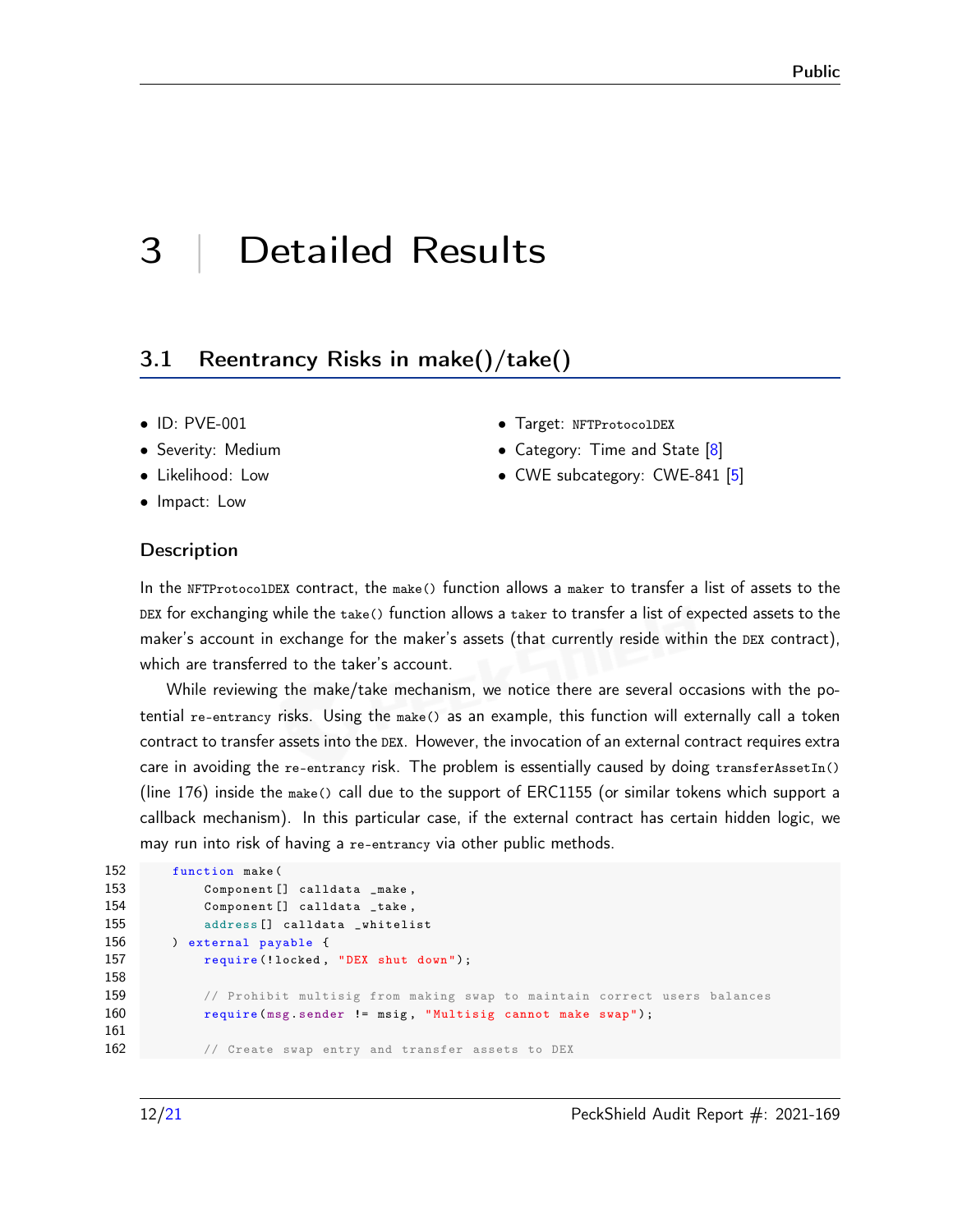```
163 swap [swapsEnd]. id = swapsEnd;
164 swap [swapsEnd].makerAddress = msg.sender;
165 require (_take . length > 0, "Empty taker array");
166 for (uint256 i = 0; i < _ take . length; i++) {
167 checkValues (_take [i]);
168 swap [swapsEnd].components [RIGHT].push (_take [i]);
169 }
170
171 // Transfer in maker assets
172 uint256 totalETH;
173 require (_make.length > 0, "Empty maker array");
174 for (uint256 i = 0; i < _make.length; i++) {
175 swap [ swap [ swaps End ]. components [LEFT]. push ( _make [i]);
176 totalETH += transferAssetIn(_make[i]);
177 }
178 require (msg. value >= totalETH, "Insufficient ETH");
179
180 // Add eth to users deposited total eth balance
181 usersEthBalance += msg.value;
182
183 // Credit excess eth back to the sender
184 if (msg. value > totalETH) {
185 pendingWithdrawals [msg. sender] += msg. value - totalETH;
186 }
187
188 // Initialize whitelist mapping for this swap
189 swap [ swapsEnd ]. whitelistEnabled = _whitelist. length > 0;
190 for (uint256 i = 0; i < _ whitelist.length; i++) {
191 list [ swaps End ] [ _ whitelist [i] ] = true;
192 }
193
194 // Issue event
195 emit MakeSwap (_make, _take, msg.sender, _whitelist, swapsEnd);
196
197 // Add swap
198 swapsEnd += 1;
199 }
```
Listing 3.1: NFTProtocolDEX: : make()

Another similar violation can be found in the take() routine within the same contract.

Recommendation Apply necessary reentrancy prevention by making use of the common nonReentrant modifier.

Status The issue has been fixed by this commit: [26fe96d.](https://github.com/nftprotocol/nft-dex-audit/commit/26fe96d)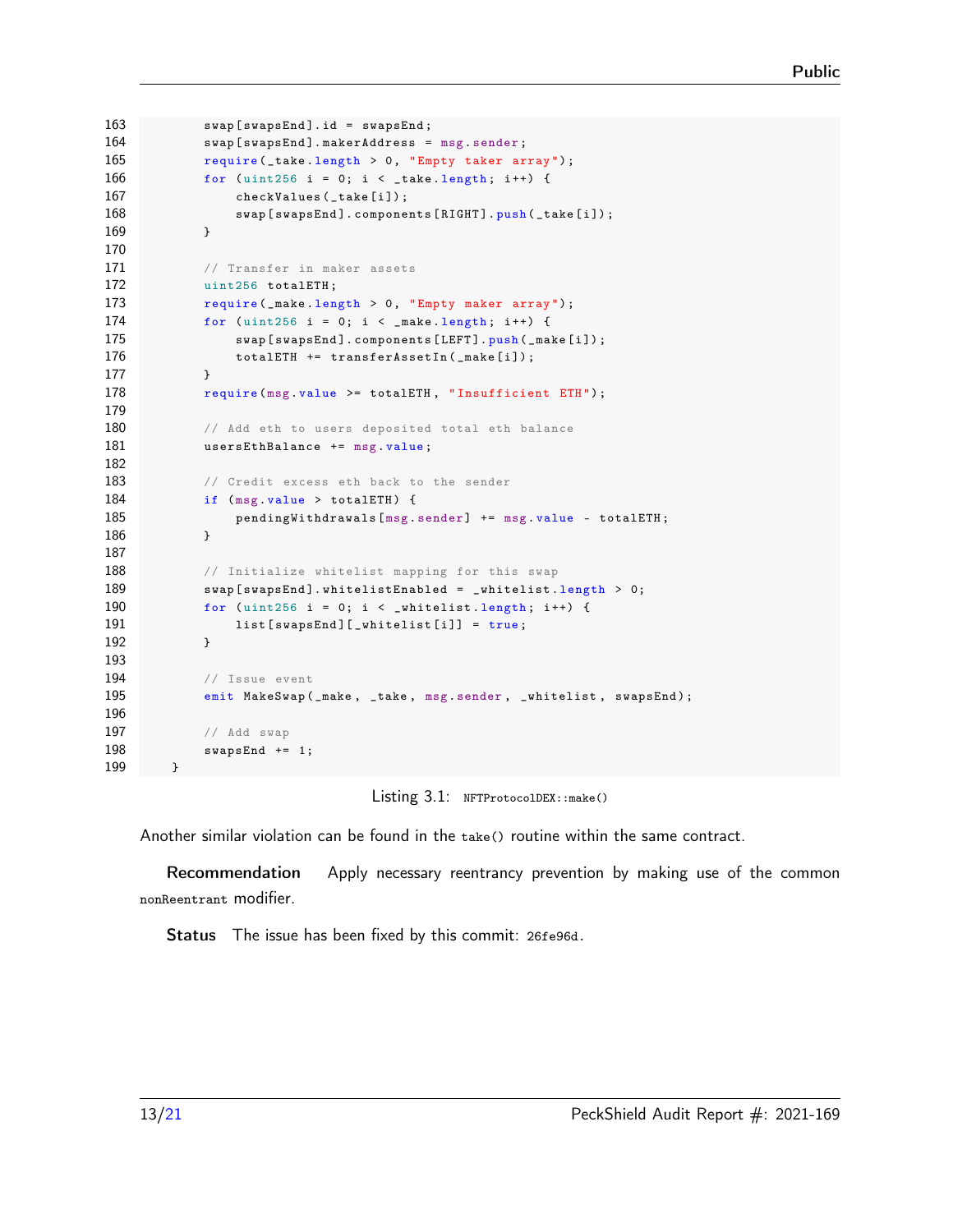# <span id="page-13-0"></span>3.2 Accommodation Of Possible Non-Compliant ERC20 Tokens

- ID: PVE-002
- Severity: Medium
- Likelihood: Medium
- Impact:Medium
- **Description**
- Target: NFTProtocolDEX
- Category: Coding Practices [\[7\]](#page-19-4)
- CWE subcategory: CWE-1109 [\[3\]](#page-19-5)

Though there is a standardized ERC-20 specification, many token contracts may not strictly follow the specification or have additional functionalities beyond the specification. In this section, we examine the transfer() routine and possible idiosyncrasies from current widely-used token contracts.

In particular, we use the popular token, i.e., ZRX, as our example. We show the related code snippet below. On its entry of  $transfer()$ , there is a check, i.e., if (balances[msg.sender] >= \_value && balances[\_to] + \_value >= balances[\_to]). If the check fails, it returns false. However, the transaction still proceeds successfully without being reverted. This is not compliant with the ERC20 standard and may cause issues if not handled properly. Specifically, the ERC20 standard specifies the following: "Transfers value amount of tokens to address to, and MUST fire the Transfer event. [The function SHOULD throw if the message caller's account balance does not have enough tokens](https://eips.ethereum.org/EIPS/eip-20) [to spend."](https://eips.ethereum.org/EIPS/eip-20)

```
64 function transfer ( address _to , uint _value ) returns ( bool ) {
65 // Default assumes totalSupply can 't be over max (2^256 - 1).
66 if (balances [msg. sender] >= _value && balances [_to] + _value >= balances [_to]) {
67 balances [msg . sender ] -= _value ;
68 balances [_to ] += _value ;
69 Transfer (msg .sender , _to , _value );
70 return true ;
71 } else { return false; }
72 }
73
74 function transferFrom (address _from, address _to, uint _value) returns (bool) {
75 if ( balances [ _from ] >= _value && allowed [ _from ][ msg . sender ] >= _value &&
              balances [-\text{to}] + \_\text{value} >= balances [-\text{to}]) {
76 balances [_to] += _value;
77 balances [_from] -= _value;
78 allowed [_from] [msg.sender] -= _value;
79 Transfer (_from, _to, _value);
80 return true;
81 } else { return false; }
82 }
```
#### Listing 3.2: ZRX.sol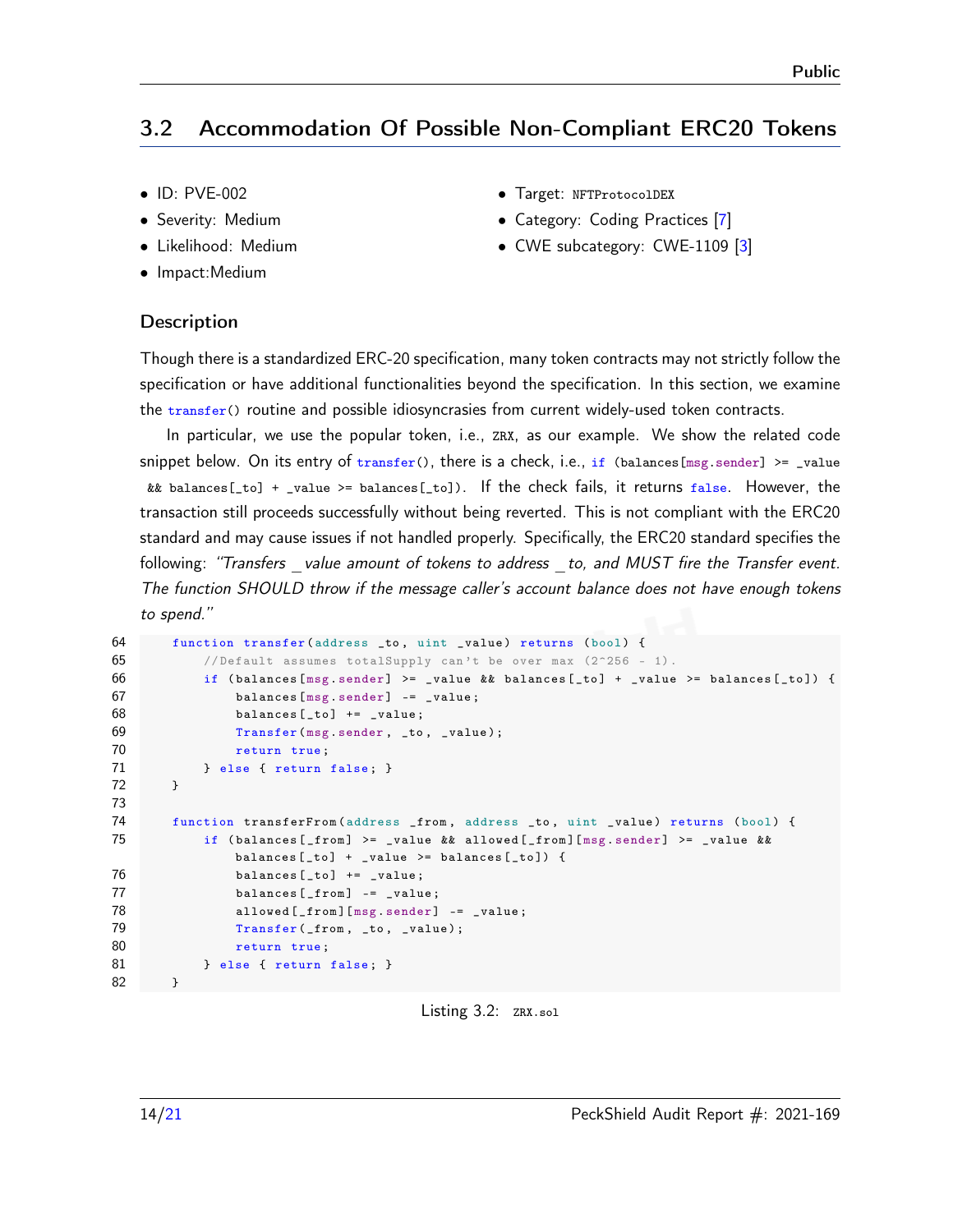Because of that, a normal call to transfer() is suggested to use the safe version, i.e., safeTransfer (), In essence, it is a wrapper around ERC20 operations that may either throw on failure or return false without reverts. Moreover, the safe version also supports tokens that return no value (and instead revert or throw on failure). Note that non-reverting calls are assumed to be successful. Similarly, there is a safe version of transferFrom() as well, i.e., safeTransferFrom()

In the following, we show the transfer20() routines in the NFTProtocolDEX contract. If the ZRX token is supported as the underlying IERC20(\_comp.tokenAddress), the unsafe version of coin.transferFrom (\_from, \_to, amount) (line 457) may return false in the ZRX token contract's transferFrom() implementation (but the IERC20 interface expects a revert)! Thus, the contract has vulnerabilities against fake transferFrom attacks.

| 449 | function transfer20(                       |
|-----|--------------------------------------------|
| 450 | Component memory _comp,                    |
| 451 | address _from,                             |
| 452 | address _to                                |
| 453 | ) internal {                               |
| 454 | checkSingleAmount (_comp);                 |
| 455 | IERC20 coin = IERC20(_comp.tokenAddress);  |
| 456 | $uint256$ amount = $_{comp. amounts}$ [0]; |
| 457 | coin.transferFrom(_from, _to, amount);     |
| 458 | ι                                          |

Listing 3.3: NFTProtocolDEX::transfer20()

Recommendation Accommodate the above-mentioned idiosyncrasy about ERC20-related transferFrom().

Status The issue has been fixed by this commit: [26fe96d.](https://github.com/nftprotocol/nft-dex-audit/commit/26fe96d)

# <span id="page-14-0"></span>3.3 Potential Avoidance of Fee Charge in fees()

- ID: PVE-003
- Severity: Low
- Likelihood: Medium
- Impact: Medium

#### • Target: NFTProtocolDEX • Category: Coding Practices [\[7\]](#page-19-4)

• CWE subcategory: CWE-1109 [\[2\]](#page-19-6)

#### **Description**

The NFTProtocolDEX smart contract implements a function take() that allows contract to charge a certain amount of ether as trade fee from the taker. The calculation of trade fee amount depends on the balance of the taker's ERC20 NFT Protocol tokens. If the balance of the taker is greater than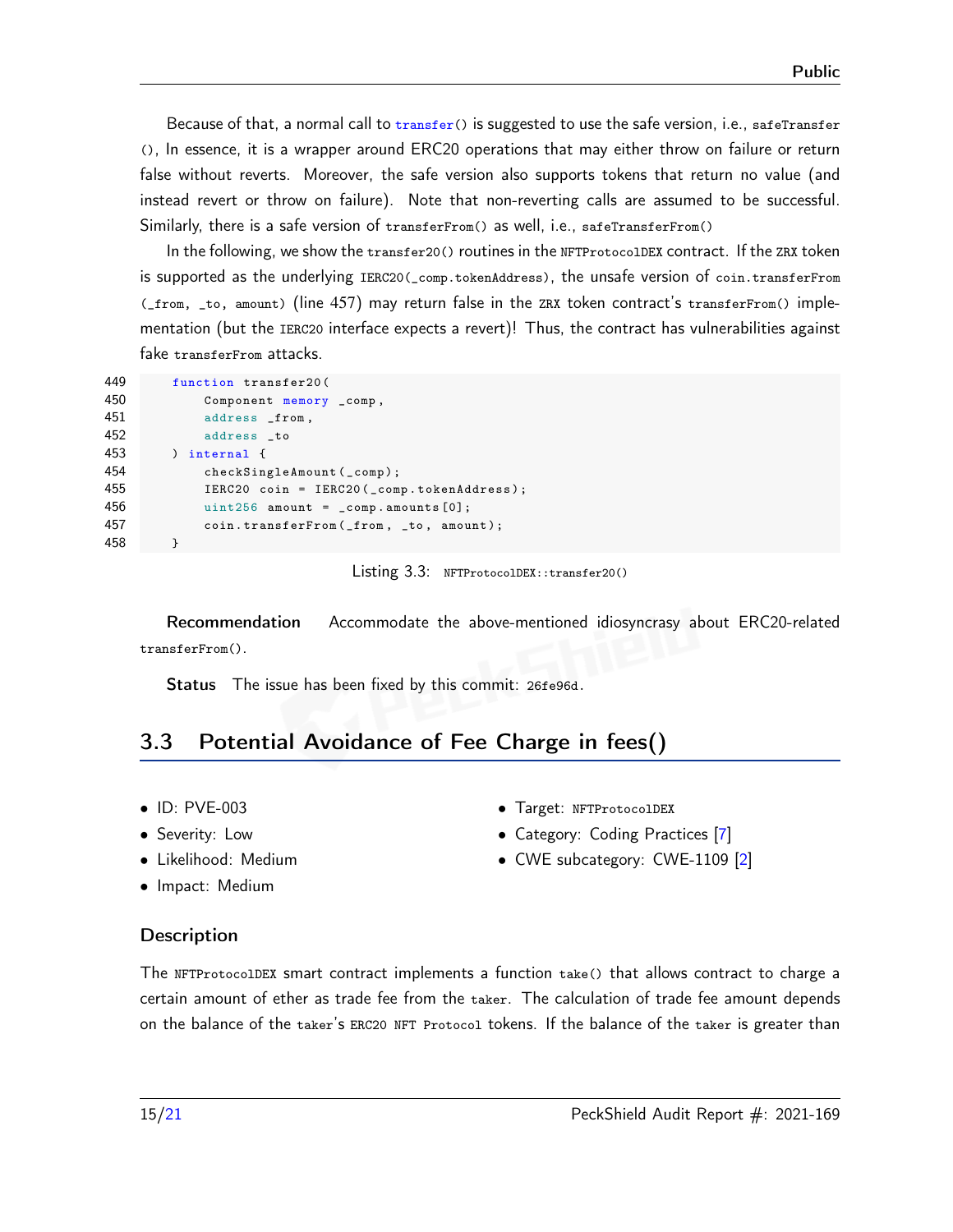or equal to fehi, the trade fee amount will be 0. This can be exploited by trade taker to avoid trade fee.

To elaborate, we show below the fees() function. To avoid any fee charge, a trade taker may flash borrow enough ERC20 NFT Protocol tokens before calling take() and repay the borrowed tokens after calling take().

```
309 function fees () public view returns ( uint256 ) {
310 uint256 balance = IERC20 (nftProtocolTokenAddress). balanceOf (msg.sender);
311 if (balance >= fehi) {
312 return 0;
313 }
314 if (balance < felo) {
315 return flat;
316 }
317 // Take 10% off as soon as feeBypassLow is reached
318 uint 256 startFee = (flat * 9) / 10;
319 return startFee - ( startFee * ( balance - felo )) / ( fehi - felo );
320 }
```
Listing 3.4: NFTProtocolDEX::fees()

Recommendation Optimize the fee charge mechanism used in the fees() function.

Status The issue has been confirmed. NFT Protocol team are aware that this is an issue at the moment, however, will not be addressing it for this release. The next version of the contract will have a proper staking mechanism to prevent accounts from taking advantage through flash borrowing.

#### <span id="page-15-0"></span>3.4 Assumed Trust on Admin Keys

- ID: PVE-004
- Severity: Low
- Likelihood: Low
- Impact: High
- Target: NFTProtocolDEX
- Category: Security Features [\[6\]](#page-19-7)
- CWE subcategory: CWE-287 [\[4\]](#page-19-8)

#### **Description**

In the NFTProtocolDEX contract, there is a special administrative account, i.e., msig. This msig account plays a critical role in governing and regulating the entire operation and maintenance. We examine closely the NFTProtocolDEX contract and identify one trust issue on this msig account.

To elaborate, we show below the vote() function. We note that the vote() function allows for the msig to update trade fee for trade taker.

```
327 function vote (
328 uint256 _flatFee,
```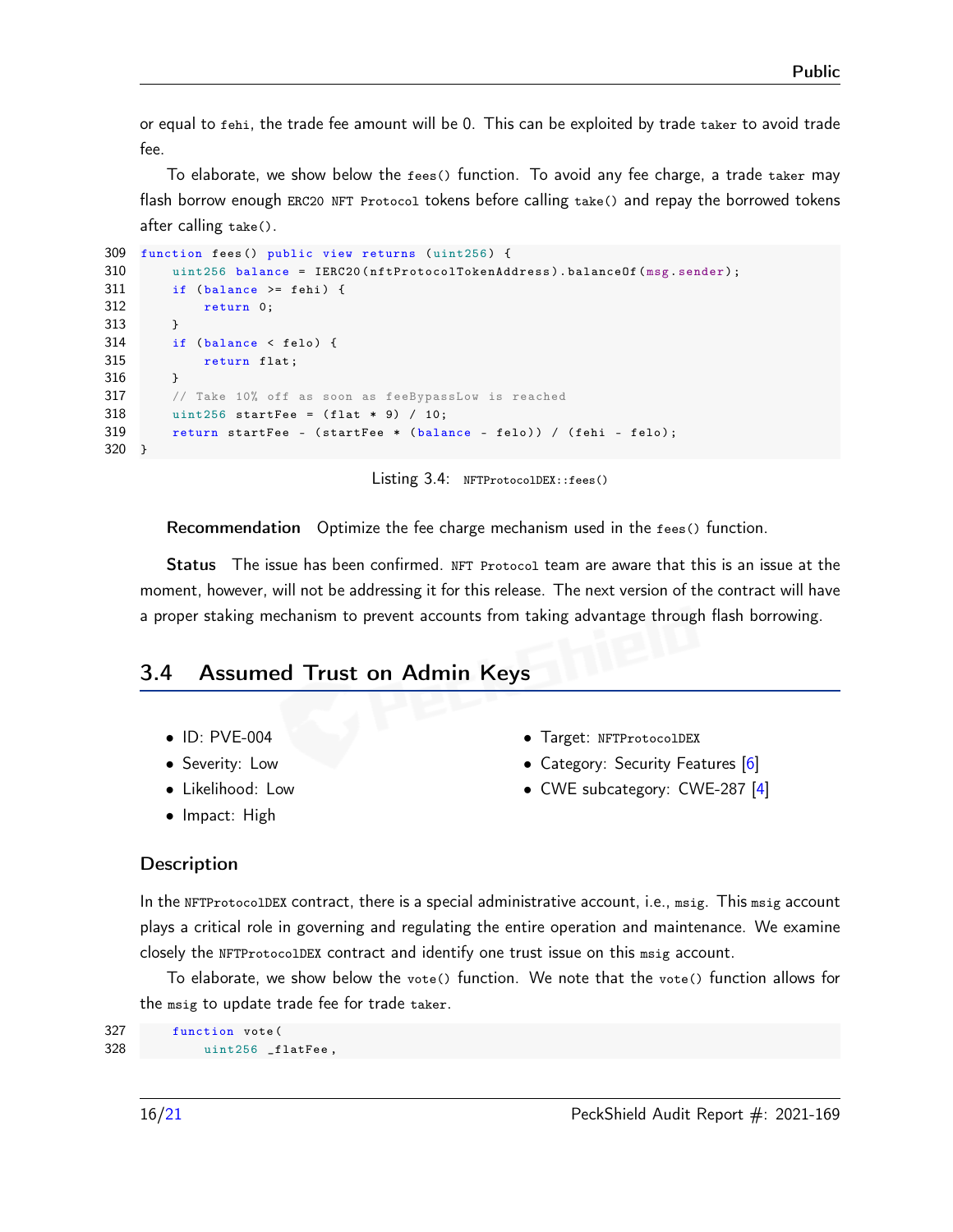```
329 uint256 _feeBypassLow ,
330 uint256 _feeBypassHigh
331 ) external {
332 require (msg. sender == msig, "Unauthorized");
333 require (_feeBypassLow <= _feeBypassHigh, "bypassLow must be <= bypassHigh");
334 flat = _flatFee;
335 felo = _feeBypassLow ;
336 fehi = _feeBypassHigh;
337 emit Vote (_flatFee, _feeBypassLow, _feeBypassHigh);
338 }
```
Listing 3.5: NFTProtocolDEX::vote()

We understand the need of the privileged functions for contract operation, but at the same time the extra power to the msig may also be a counter-party risk to the contract users. Therefore, we list this concern as an issue here from the audit perspective and highly recommend making these privileges explicit or raising necessary awareness among contract users.

Recommendation Make the list of extra privileges granted to msig explicit to NFTProtocolDEX users.

Status The issue has been confirmed. The msig account was introduced to facilitate administrative tasks, e.g., withdrawing and updating trading fees. NFT Protocol team therefore do not interpret this issue as a concern per se. NFT Protocol team are aware of the risk of msig getting compomised and NFT Protocol losing control over fees.

## <span id="page-16-0"></span>3.5 Improved Ether Transfer

- ID: PVE-005
- Severity: Informational
- Likelihood: N/A
- Impact: N/A
- Target: NFTProtocolDEX
- Category: Business Logics [\[8\]](#page-19-2)
- CWE subcategory: CWE-841 [\[5\]](#page-19-3)

#### **Description**

The NFTProtocolDEX contract provides the pull() function for users to withdraw Ether funds from the contract. As for the case of transferring  $E$ ther, the Solidity function, transfer(), is used (line 296 in the code snippet below). However, as described in  $[1]$ , when the recipient happens to be a contract which implements a callback function containing EVM instructions such as SLOAD, the 2300 gas supplied with transfer() might be insufficient, leading to an out-of-gas error.

```
289 function pull () external {
290 uint256 amount = pendingWithdrawals [msg.sender];
```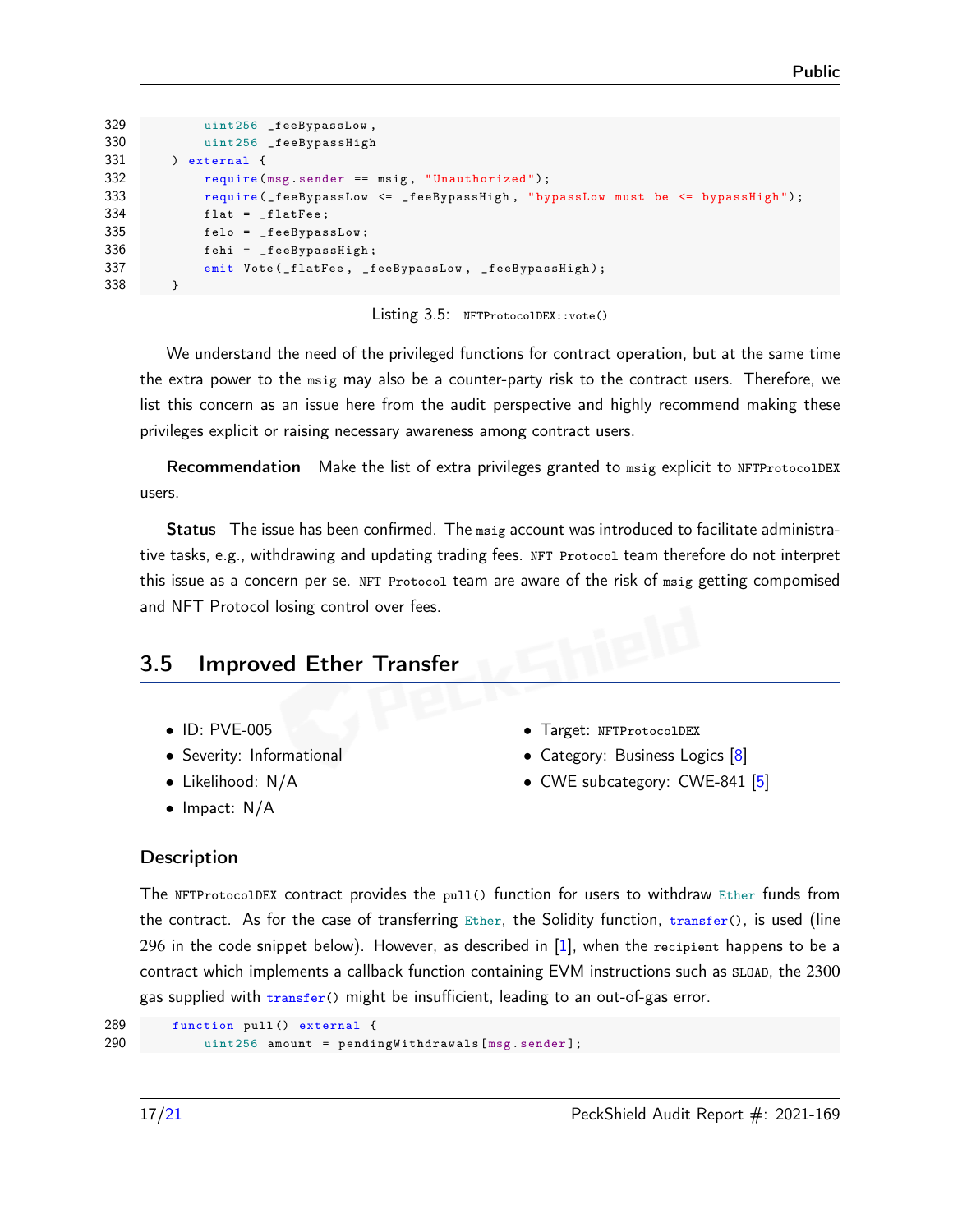```
291 pendingWithdrawals [ msg . sender ] = 0;
292 if (msg. sender != msig) {
293 // Underflow should never happen, and is handled by SafeMath if it does
294 usersEthBalance -= amount ;
295 }
296 payable (msg. sender). transfer (amount);
297 }
```
Listing 3.6: NFTProtocolDEX::pull()

As suggested in [\[1\]](#page-19-9), we suggest to stop using Solidity's transfer() as well. Note that the use of call() leads to side effects such as reentrancy attacks and gas token vulnerabilities.

Recommendation Replace transfer() with call().

Status The issue has been fixed by this commit: [26fe96d.](https://github.com/nftprotocol/nft-dex-audit/commit/26fe96d)

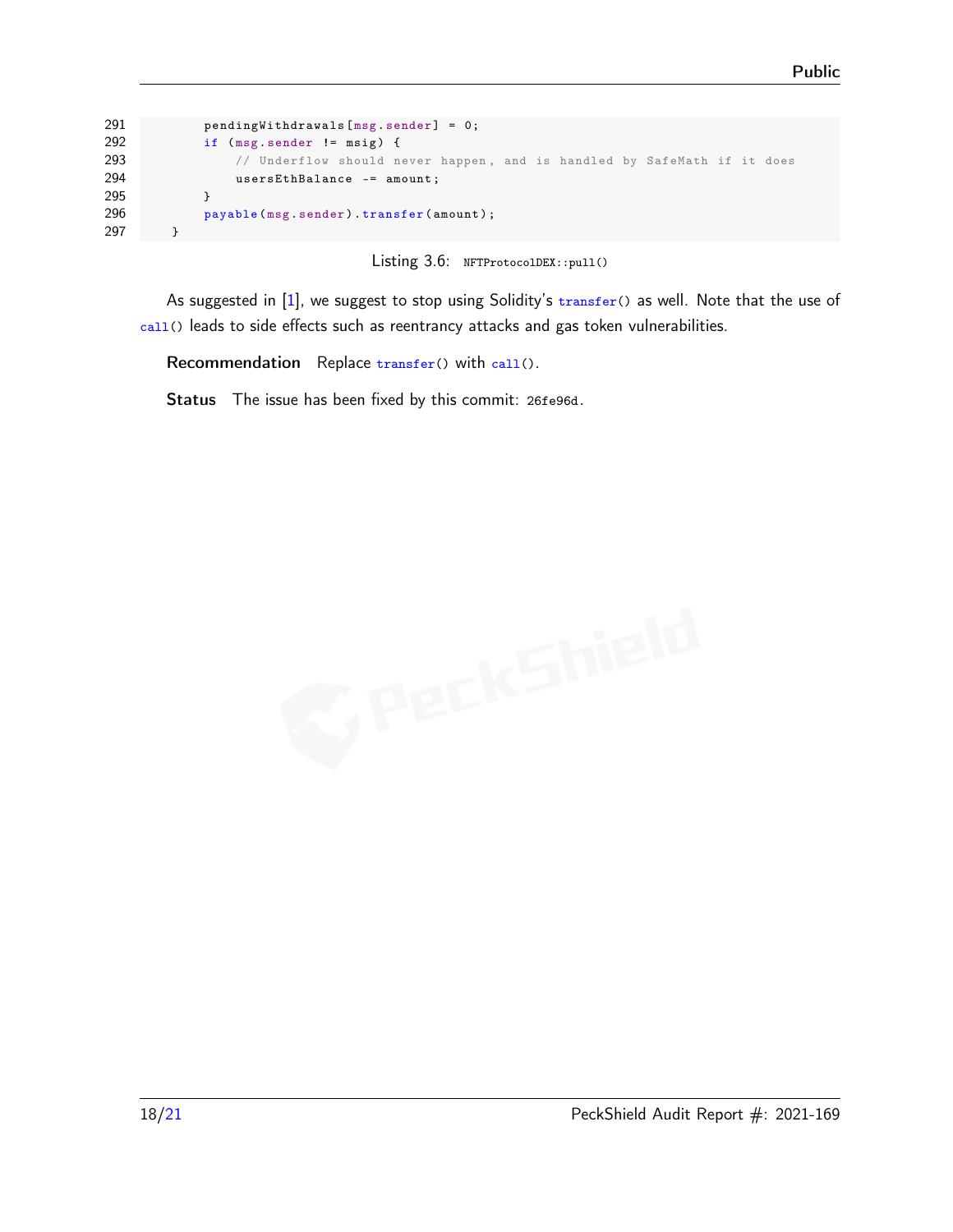# <span id="page-18-0"></span>4 | Conclusion

In this audit, we have analyzed the NFT Protocol DEX design and implementation. The system presents a unique, robust offering as a decentralized exchange infrastructure supporting the non-fungible token (NFT) asset class. The current code base is well structured and neatly organized. Those identified issues are promptly confirmed and fixed.

Moreover, we need to emphasize that Solidity-based smart contracts as a whole are still in an early, but exciting stage of development. To improve this report, we greatly appreciate any constructive feedbacks or suggestions, on our methodology, audit findings, or potential gaps in scope/coverage.

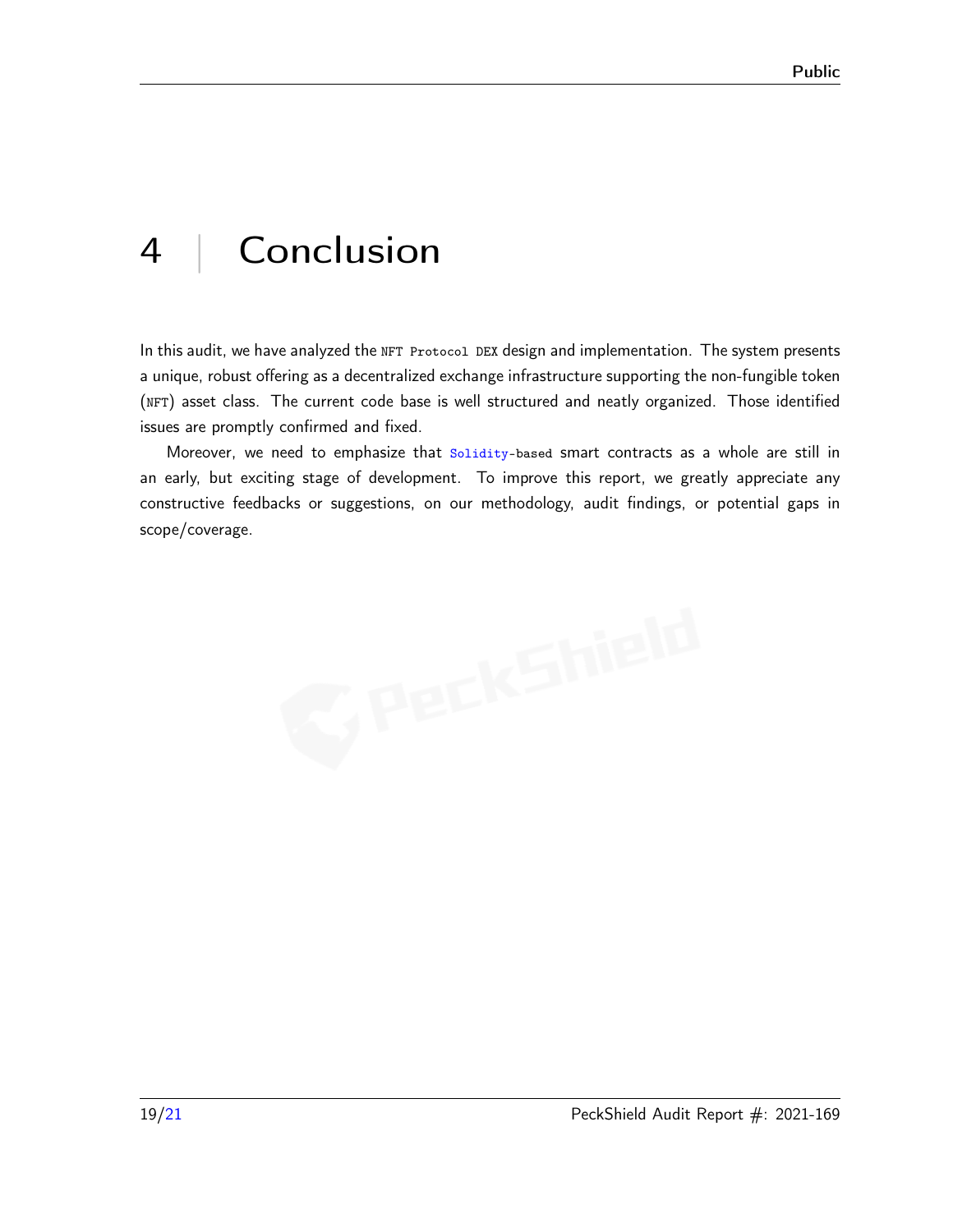# <span id="page-19-0"></span>References

- <span id="page-19-9"></span>[1] Steve Marx. Stop Using Solidity's transfer() Now. [https://diligence.consensys.net/blog/2019/](https://diligence.consensys.net/blog/2019/09/stop-using-soliditys-transfer-now/) [09/stop-using-soliditys-transfer-now/.](https://diligence.consensys.net/blog/2019/09/stop-using-soliditys-transfer-now/)
- <span id="page-19-6"></span>[2] MITRE. CWE-1109: Use of Same Variable for Multiple Purposes. [https://cwe.mitre.org/data/](https://cwe.mitre.org/data/definitions/1109.html) [definitions/1109.html.](https://cwe.mitre.org/data/definitions/1109.html)
- <span id="page-19-5"></span>[3] MITRE. CWE-1126: Declaration of Variable with Unnecessarily Wide Scope. [https://cwe.](https://cwe.mitre.org/data/definitions/1126.html) [mitre.org/data/definitions/1126.html.](https://cwe.mitre.org/data/definitions/1126.html)
- <span id="page-19-8"></span><span id="page-19-3"></span>[4] MITRE. CWE-287: Improper Authentication. [https://cwe.mitre.org/data/definitions/287.html.](https://cwe.mitre.org/data/definitions/287.html)
- [5] MITRE. CWE-841: Improper Enforcement of Behavioral Workflow. [https://cwe.mitre.org/](https://cwe.mitre.org/data/definitions/841.html) [data/definitions/841.html.](https://cwe.mitre.org/data/definitions/841.html)
- <span id="page-19-7"></span>[6] MITRE. CWE CATEGORY: 7PK - Security Features. [https://cwe.mitre.org/data/definitions/](https://cwe.mitre.org/data/definitions/254.html) [254.html.](https://cwe.mitre.org/data/definitions/254.html)
- <span id="page-19-4"></span>[7] MITRE. CWE CATEGORY: Bad Coding Practices. [https://cwe.mitre.org/data/definitions/](https://cwe.mitre.org/data/definitions/1006.html) [1006.html.](https://cwe.mitre.org/data/definitions/1006.html)
- <span id="page-19-2"></span>[8] MITRE. CWE CATEGORY: Business Logic Errors. [https://cwe.mitre.org/data/definitions/](https://cwe.mitre.org/data/definitions/840.html) [840.html.](https://cwe.mitre.org/data/definitions/840.html)
- <span id="page-19-1"></span>[9] MITRE. CWE VIEW: Development Concepts. [https://cwe.mitre.org/data/definitions/699.](https://cwe.mitre.org/data/definitions/699.html) [html.](https://cwe.mitre.org/data/definitions/699.html)